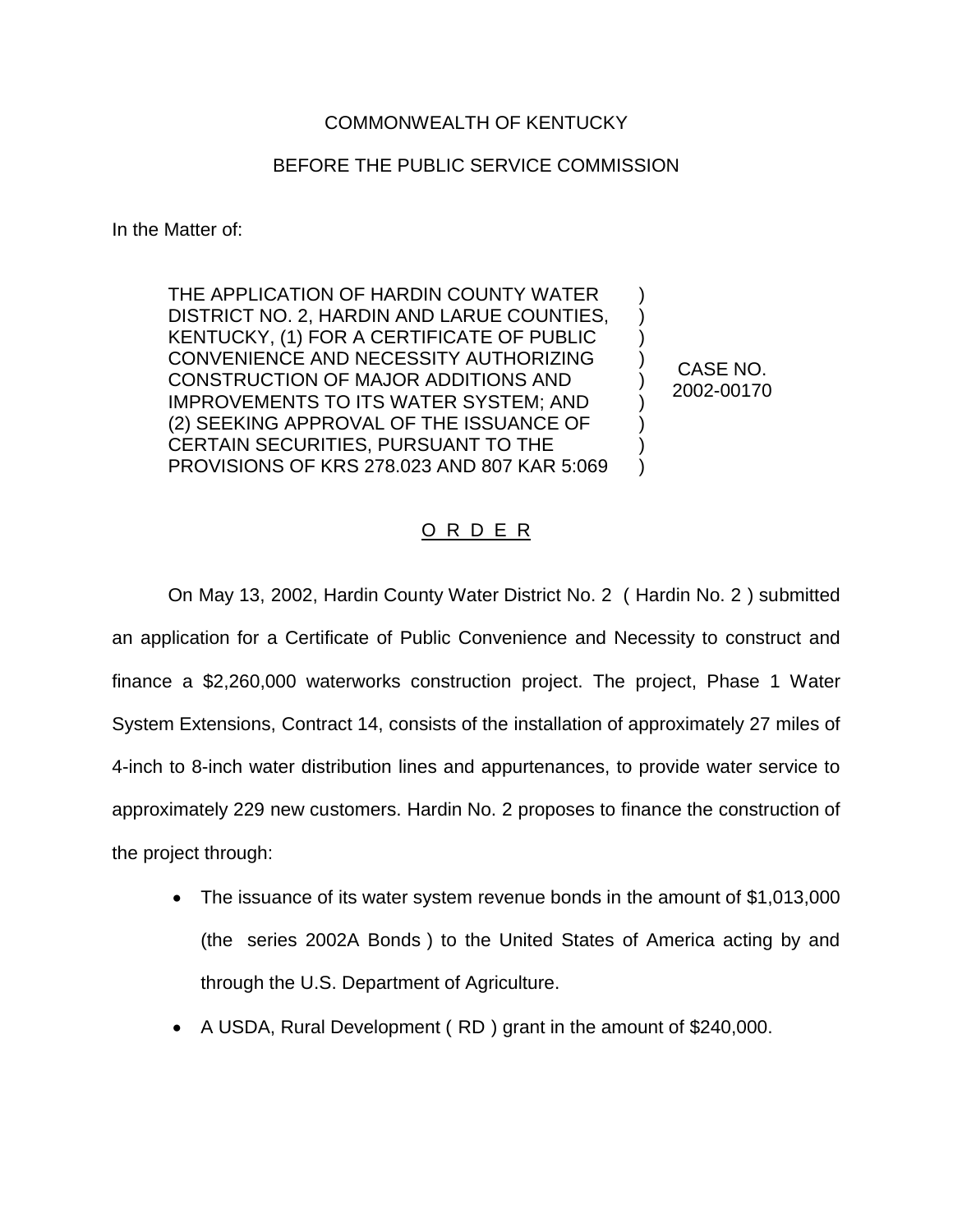- A grant from the Department of Housing and Urban Development Community Development Block Grant Program in the amount of \$900,000.
- ∑ An Applicant contribution in the amount of \$107,000.

Hardin No. 2 s application was made pursuant to KRS 278.023, which requires the Commission to accept agreements between water utilities and the U.S. Department of Agriculture or the U.S. Department of Housing and Urban Development and to issue the necessary orders to implement the terms of such agreements within 30 days of satisfactory completion of the minimum filing requirements. Given that minimum filing requirements were met in this case on May 13, 2002, KRS 278.023 does not grant the Commission any discretionary authority to modify or reject any portion of this agreement.

IT IS THEREFORE ORDERED that:

1. Hardin No. 2 is granted a Certificate of Public Convenience and Necessity for the proposed construction project.

2. Hardin No. 2 s proposed plan of financing with RD is accepted.

3. Hardin No. 2 is authorized to issue bonds not to exceed \$1,013,000.

4. Hardin No. 2 shall file a copy of the as-built drawings and a certified statement that the construction has been satisfactorily completed in accordance with the contract plans and specifications within 60 days of the substantial completion of the construction certificated herein.

5. Hardin No. 2 shall notify the Commission one week prior to the actual start of construction and at the 50 percent completion point.

-2-